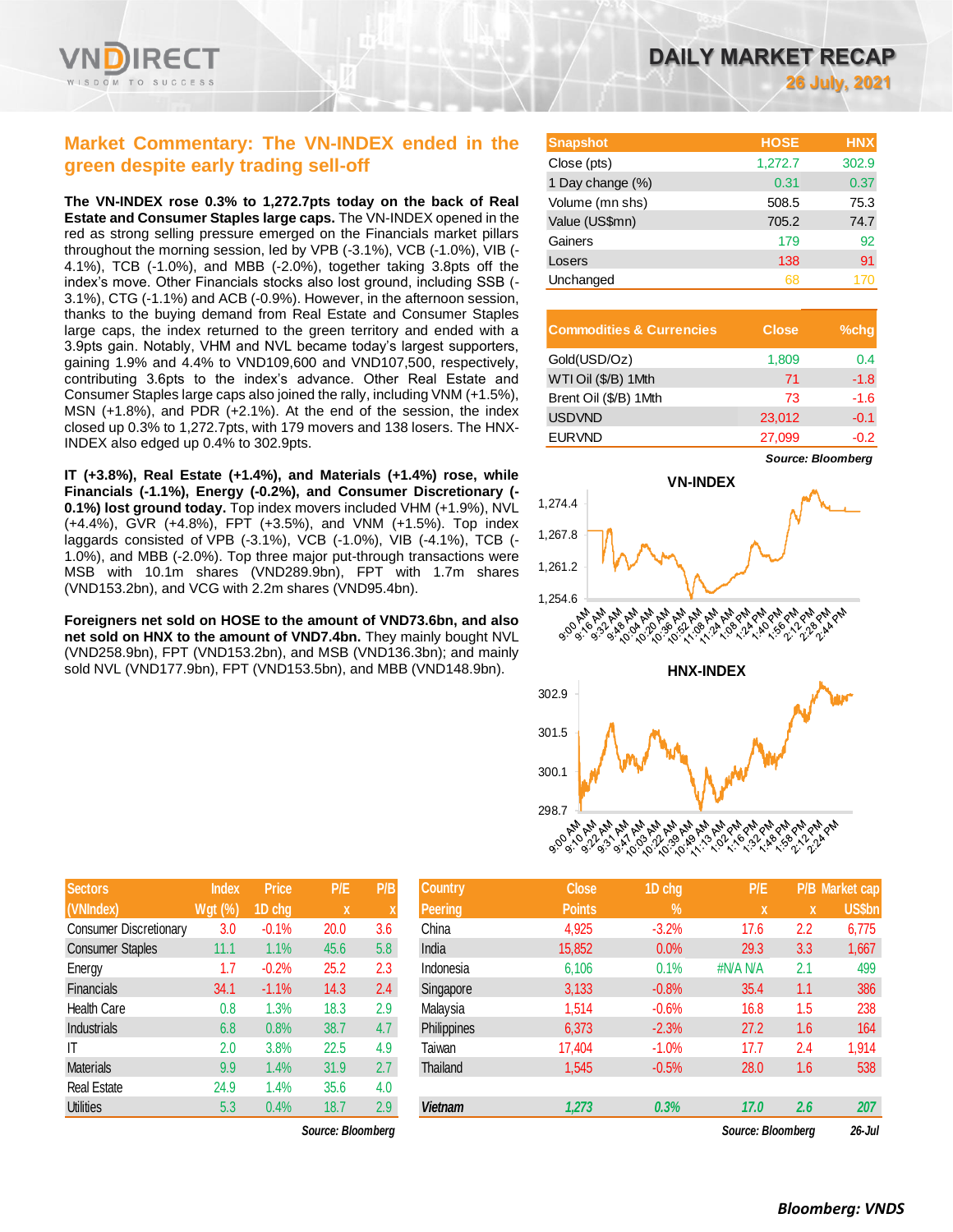

# **Market News**

### **Oil falls US\$1 as coronavirus, slower China imports hit demand**

Oil prices fell US\$1 on Monday as concerns about fuel demand caused by the spread of COVID-19 variants as well as changes to import rules in China offset expectations of tight supplies through the rest of the year. Brent crude futures for September fell 97 cents, or 1.3%, to US\$73.13/barrel while US. Texas Intermediate crude was at US\$71 a barrel, down US\$1.07. *(Bloomberg)*

### **Vietnam: huge public investment in industries and regions**

According to the public investment plan in the period 2021-2025, the total state budget capital allocated for this period is VND2.87 quadrillion, not VND2,750tr as being reported to the 10th session of the 14th National Assembly. The average annual disbursement rate was about 83.4% of the plan assigned by the Prime Minister. In particular, in 2020, the disbursement rate reached the highest, over 97.46%. However, the Government said that the implementation of projects, especially important ones that did not meet requirements, were wasteful, and behind schedule. There were still problems with land policy, site clearance, PPP projects… In the period, no key projects were completed because the time of submission, approval, and kick-off of major projects was at the end of the planning period, specifically: The Eastern part of the North-South Expressway Project was approved by the National Assembly until the end of 2017 and the investment decision on it was issued by the Prime Minister at the end of 2018. After that, the National Assembly's permission was required to change the investment form from PPP to public investment for some segments. By the third quarter of 2019 a number of component projects kicked off but they have not been completed. The project on land acquisition, compensation, support and resettlement to prepare for the construction of the Long Thanh International Airport in Dong Nai province was approved by the National Assembly in late 2017 and the Prime Minister approved the investment decision at the end of 2018. Fourteen road and railway projects of the Ministry of Transport were approved by the National Assembly Standing Committee in Resolution No. 556/NQ-UBTVQH14 dated July 31, 2018, and the investment procedures for it were completed in 2019. The total amount of state budget capital allocated to localities will be VND1.68 quadrillion, with the highest proportion for the Red River Delta: 28% (over VND471tr); Southeast region: 19.37% (nearly VND326tr); North Central and Central Coast regions: 18.74% (over VND315tr); the Mekong Delta: 15.76% (over VND265tr); Northern mountainous region: 12.64% (VND212tr) and the Central Highlands: 5.5% (VND92.5tr). Along with the disbursement progress, the effective use of capital must also be ensured. *(Vietnamnet.vn)*

# **Coverage Universe Update**

### **Phu Nhuan Jewelry JSC - Earnings Update**

### **1H21 results in line but more challenges in 2H**

### **2Q21 recap: strong earnings growth driven by retail and gold bar sale**

• In Jun 21, revenue and NP significantly dropped 17.5% yoy and 36.3% yoy to VND1,011bn and VND51bn, respectively, owing to the new outbreak. We estimated 25% of PNJ's retail stores had to close during Jun 21.

• For 2Q21, revenue grew 62.3% yoy from low base 2Q20, driven by strong growth of retail sale (+78% yoy) and gold bar sale (+85% yoy). Additionally, the effort to boost retail channel through the new concept - Style by PNJ - has shown positive effect.

• 2Q21 gross margin increased by 1.5 pts % yoy to 18.7% thanks to higher revenue contribution from retail channel (61.3% in 2Q21 vs. 55.9% in 2Q20).

• Consequently, 2Q21 net profit robustly grew 7-fold to VND224bn

• For 1H21, net profit reached VND736bn (67.4% yoy), fulfilling 49.8% of our FY21F projection.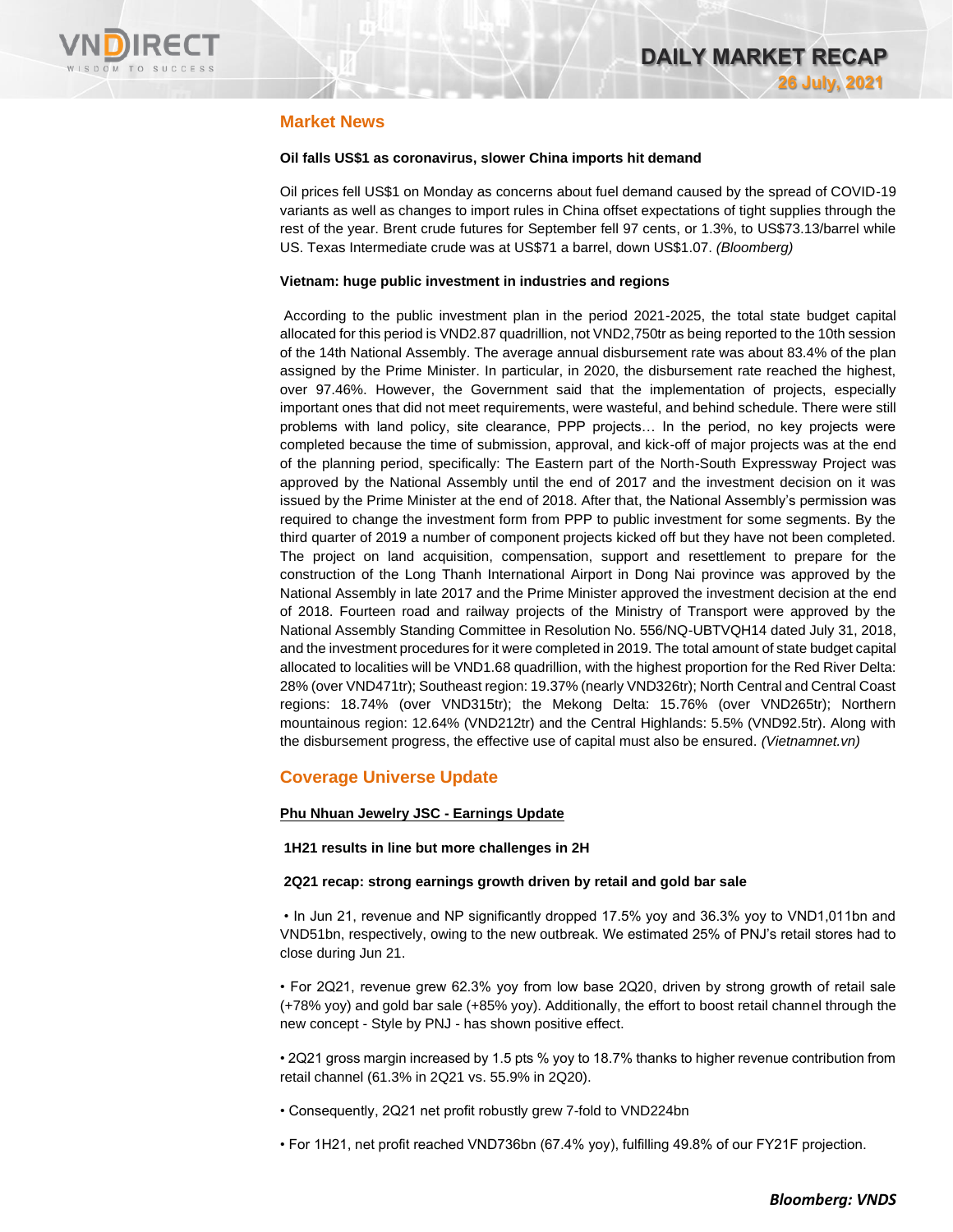

### **Recent Covid-19 outbreak will damage the 2H21 outlook**

Following HCMC, Hanoi and several provinces have imposed stricter social distancing for 15 days since mid-Jul 21. PNJ had to close most of its physical stores countrywide, while online business is limited as delivery activities are restricted in both Hanoi and HCMC. We estimate monthly revenue will likely drop 60-80% yoy during Jul - Aug.

#### **Risks and catalysts**

Potential re-rating catalysts include 1) faster-than-expected store opening timeline, 2) a better-thanexpected recovery after the pandemic, and 3) new projects, which are expected to boost sales. Downside risk to our call is a longer social distancing period caused by prolonged Covid-19 waves.

*Read the full report[: HERE](https://www.vndirect.com.vn/cmsupload/beta/PNJ_EarningsUpdate_20210726.pdf)*

# **Notable Corporate Events**

**Phu Nhuan Jewelry JSC (PNJ VN, HOSE) - Business results:** PNJ posted its 1H21 revenue and NPAT of VND11,637bn (+50.2% yoy) and VND736.3bn (+67.4% yoy), respectively. *(Ndh.vn)*

*<to be continued>*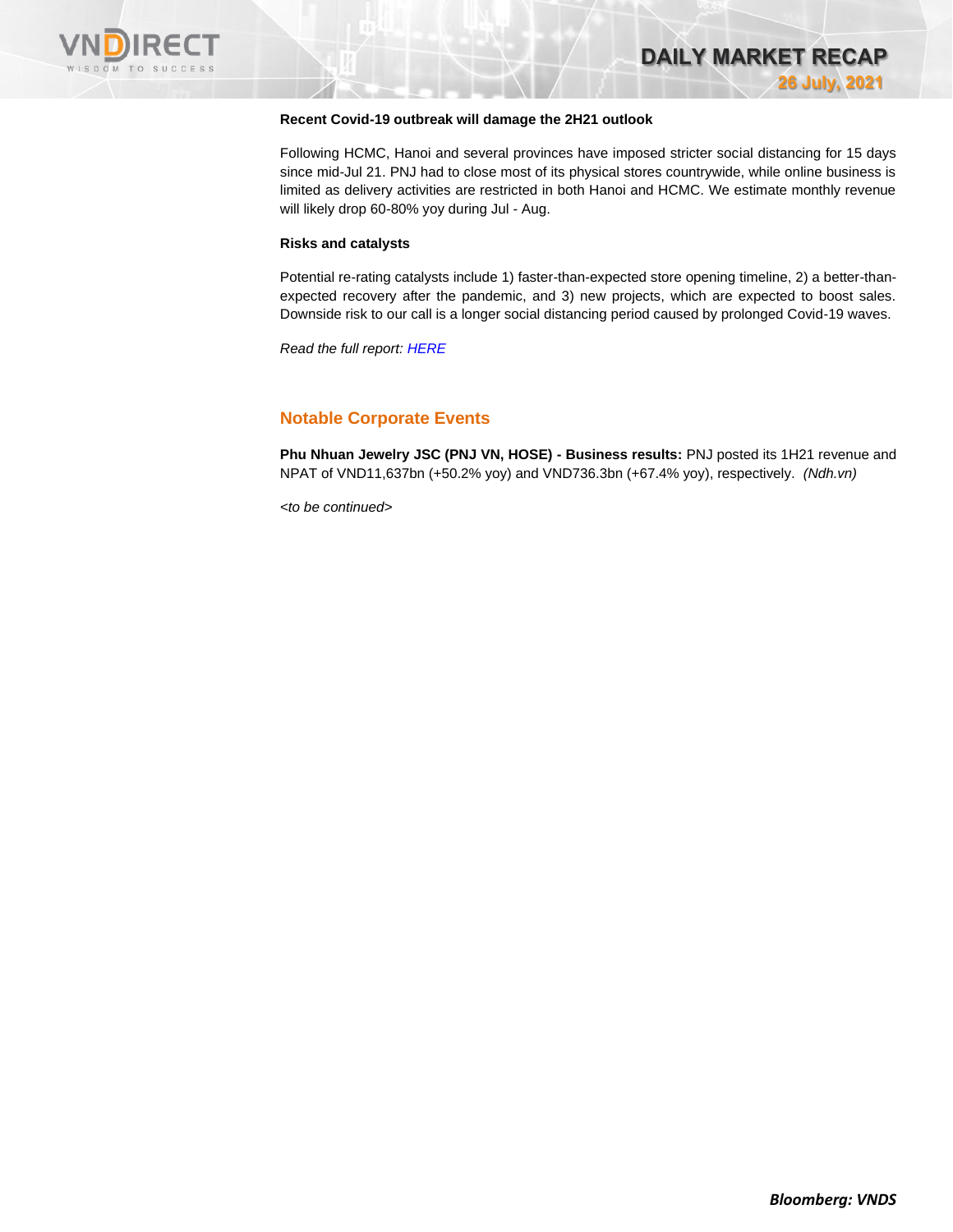# **COVERAGE SUMMARY**

|                 |                    | <b>Adjusted target</b> |                       |               |                       |                      |  |  |
|-----------------|--------------------|------------------------|-----------------------|---------------|-----------------------|----------------------|--|--|
| <b>Ticker</b>   | <b>Close price</b> | price                  | <b>Dividend yield</b> | <b>Upside</b> | <b>Recommendation</b> | <b>Latest report</b> |  |  |
|                 |                    |                        |                       |               |                       |                      |  |  |
| <b>ACB</b>      | 33,000             | 31,800                 | 0.0%                  | $-3.6%$       | <b>ADD</b>            | Link                 |  |  |
| <b>ACV</b>      | 73,000             | 87,500                 | 1.2%                  | 21.1%         | <b>ADD</b>            | Link                 |  |  |
| <b>CRE</b>      | 47,900             | 33,700                 | 2.1%                  | $-27.6%$      | <b>HOLD</b>           | Link                 |  |  |
| <b>CTG</b>      | 32,500             | 42,000                 | 1.5%                  | 30.8%         | <b>ADD</b>            | Link                 |  |  |
| <b>DBC</b>      | 51,500             | 64,000                 | 2.9%                  | 27.2%         | ADD                   | Link                 |  |  |
| <b>DPM</b>      | 22,050             | 24,100                 | 6.3%                  | 15.6%         | <b>ADD</b>            | Link                 |  |  |
| <b>DRC</b>      | 28,600             | 25,500                 | 3.5%                  | $-7.3%$       | <b>ADD</b>            | Link                 |  |  |
| <b>FPT</b>      | 90,500             | 101,700                | 2.2%                  | 14.6%         | <b>ADD</b>            | Link                 |  |  |
| GAS             | 88,000             | 97,300                 | 4.1%                  | 14.7%         | <b>ADD</b>            | Link                 |  |  |
| <b>GMD</b>      | 42,500             | 44,900                 | 3.9%                  | 9.6%          | <b>HOLD</b>           | Link                 |  |  |
| <b>HDG</b>      | 52,700             | 50,300                 | 2.2%                  | $-2.4%$       | ADD                   | Link                 |  |  |
| <b>HPG</b>      | 45,800             | 48,400                 | 1.0%                  | 6.7%          | <b>ADD</b>            | Link                 |  |  |
| <b>KBC</b>      | 32,100             | 57,500                 | 1.6%                  | 80.7%         | ADD                   | Link                 |  |  |
| <b>KDC</b>      | 61,000             | 65,000                 | 2.7%                  | 9.2%          | <b>ADD</b>            | Link                 |  |  |
| <b>KDH</b>      | 38,400             | 45,500                 | 1.3%                  | 19.8%         | ADD                   | Link                 |  |  |
| <b>LPB</b>      | 23,600             | 26,000                 | 0.0%                  | 10.2%         | <b>HOLD</b>           | Link                 |  |  |
| <b>MBB</b>      | 27,750             | 31,400                 | 0.0%                  | 13.2%         | ADD                   | Link                 |  |  |
| <b>MML</b>      | 72,500             | 60,500                 | 0.0%                  | $-16.6%$      | <b>ADD</b>            | Link                 |  |  |
| <b>MSH</b>      | 63,300             | 61,000                 | 5.5%                  | 1.9%          | ADD                   | Link                 |  |  |
| <b>MWG</b>      | 161,700            | 173,000                | 0.9%                  | 7.9%          | <b>ADD</b>            | Link                 |  |  |
| <b>NLG</b>      | 39,600             | 46,700                 | 1.1%                  | 19.1%         | ADD                   | Link                 |  |  |
| NT <sub>2</sub> | 18,400             | 28,400                 | 10.9%                 | 65.2%         | <b>ADD</b>            | Link                 |  |  |
| <b>NVL</b>      | 103,000            | 74,100                 | 0.0%                  | $-28.1%$      | <b>HOLD</b>           | Link                 |  |  |
| <b>PHP</b>      | 21,000             | 24,200                 | 2.7%                  | 17.9%         | ADD                   | Link                 |  |  |
| <b>PLC</b>      | 24,600             | 30,900                 | 8.1%                  | 33.7%         | ADD                   | Link                 |  |  |
| <b>PNJ</b>      | 91,000             | 119,200                | 2.0%                  | 33.0%         | ADD                   | Link                 |  |  |
| <b>POW</b>      | 10,500             | 13,300                 | 2.9%                  | 29.5%         | ADD                   | Link                 |  |  |
| <b>PPC</b>      | 22,850             | 27,400                 | 9.5%                  | 29.5%         | ADD                   | Link                 |  |  |
| <b>PVD</b>      | 17,200             | 26,600                 | 0.0%                  | 54.7%         | ADD                   | <b>Link</b>          |  |  |
| <b>PVS</b>      | 23,200             | 27,100                 | 3.0%                  | 19.8%         | <b>ADD</b>            | $Link$               |  |  |
| <b>PVT</b>      | 17,600             | 24,100                 | 2.9%                  | 39.8%         | ADD                   | Link                 |  |  |
| <b>SCS</b>      | 134,900            | 170,700                | 6.5%                  | 33.0%         | ADD                   | $Link$               |  |  |
| <b>STK</b>      | 42,100             | 41,000                 | 3.3%                  | 0.7%          | ADD                   | Link                 |  |  |
| <b>TCB</b>      | 49,500             | 40,400                 | 0.0%                  | $-18.4%$      | <b>ADD</b>            | Link                 |  |  |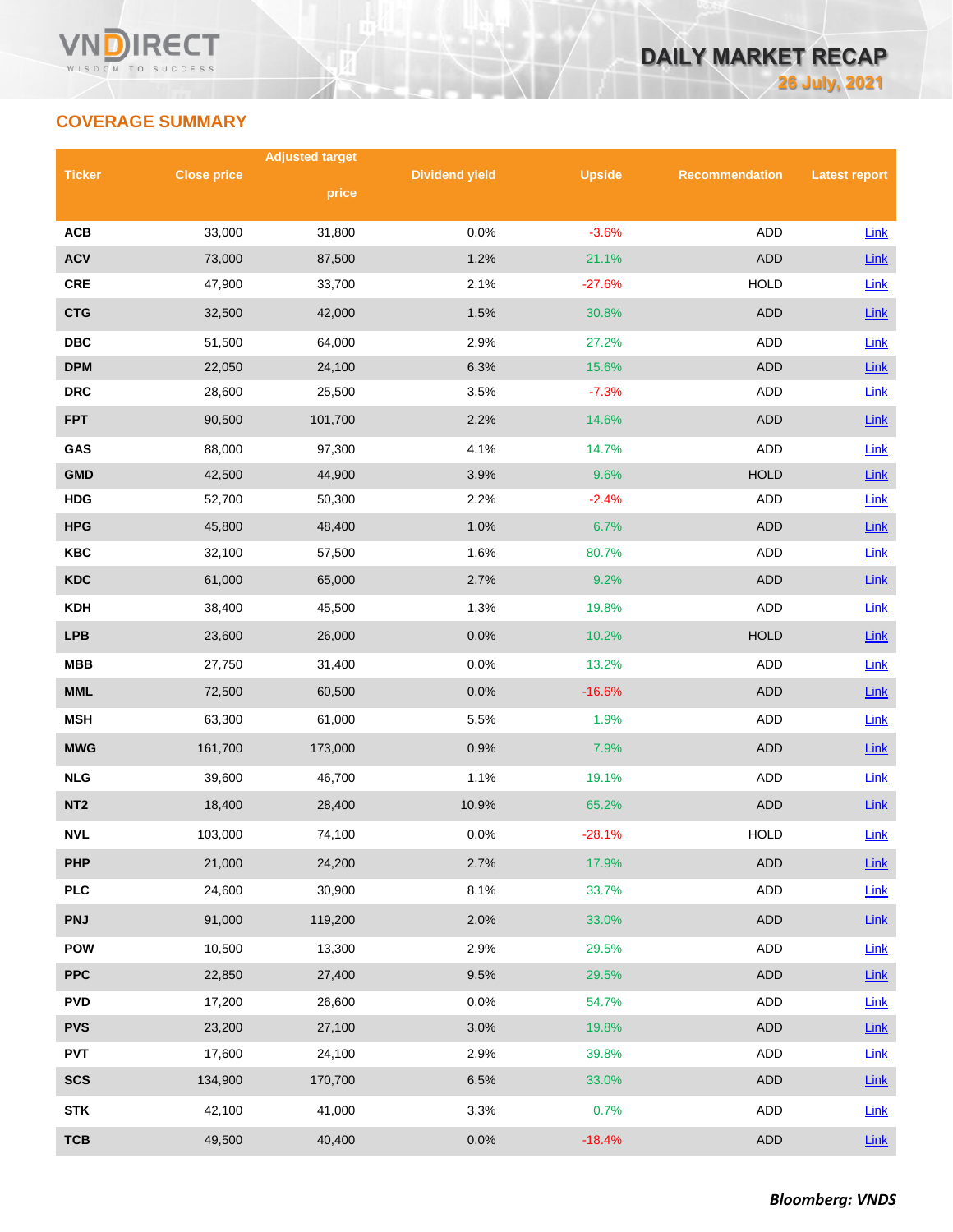

# **DAILY MARKET RECAP**

**26 July, 2021**

|               |                    | <b>Adjusted target</b> |                       |               |                       |                      |
|---------------|--------------------|------------------------|-----------------------|---------------|-----------------------|----------------------|
| <b>Ticker</b> | <b>Close price</b> | price                  | <b>Dividend yield</b> | <b>Upside</b> | <b>Recommendation</b> | <b>Latest report</b> |
| <b>TCM</b>    | 78,900             | N/A                    | 1.2%                  | N/A           | N/A                   | Link                 |
| <b>VCB</b>    | 97,000             | 119,500                | 0.8%                  | 24.0%         | <b>ADD</b>            | $Link$               |
| <b>VHC</b>    | 39,750             | 50,000                 | 5.1%                  | 30.9%         | <b>ADD</b>            | Link                 |
| <b>VHM</b>    | 107,600            | 134,300                | 0.0%                  | 24.8%         | <b>ADD</b>            | $Link$               |
| <b>VIB</b>    | 40,200             | 32,800                 | 0.0%                  | $-18.4%$      | <b>HOLD</b>           | Link                 |
| <b>VJC</b>    | 113,400            | 138,900                | 0.0%                  | 22.5%         | <b>ADD</b>            | <b>Link</b>          |
| <b>VNM</b>    | 87,600             | 110,000                | 4.3%                  | 29.9%         | <b>ADD</b>            | Link                 |
| <b>VPB</b>    | 58,500             | 56,300                 | 0.0%                  | $-3.8%$       | <b>HOLD</b>           | Link                 |
| <b>VRE</b>    | 27,000             | 38,000                 | 5.4%                  | 46.1%         | <b>ADD</b>            | Link                 |
| <b>VTP</b>    | 83,000             | 85,200                 | 1.7%                  | 4.3%          | <b>ADD</b>            | <b>Link</b>          |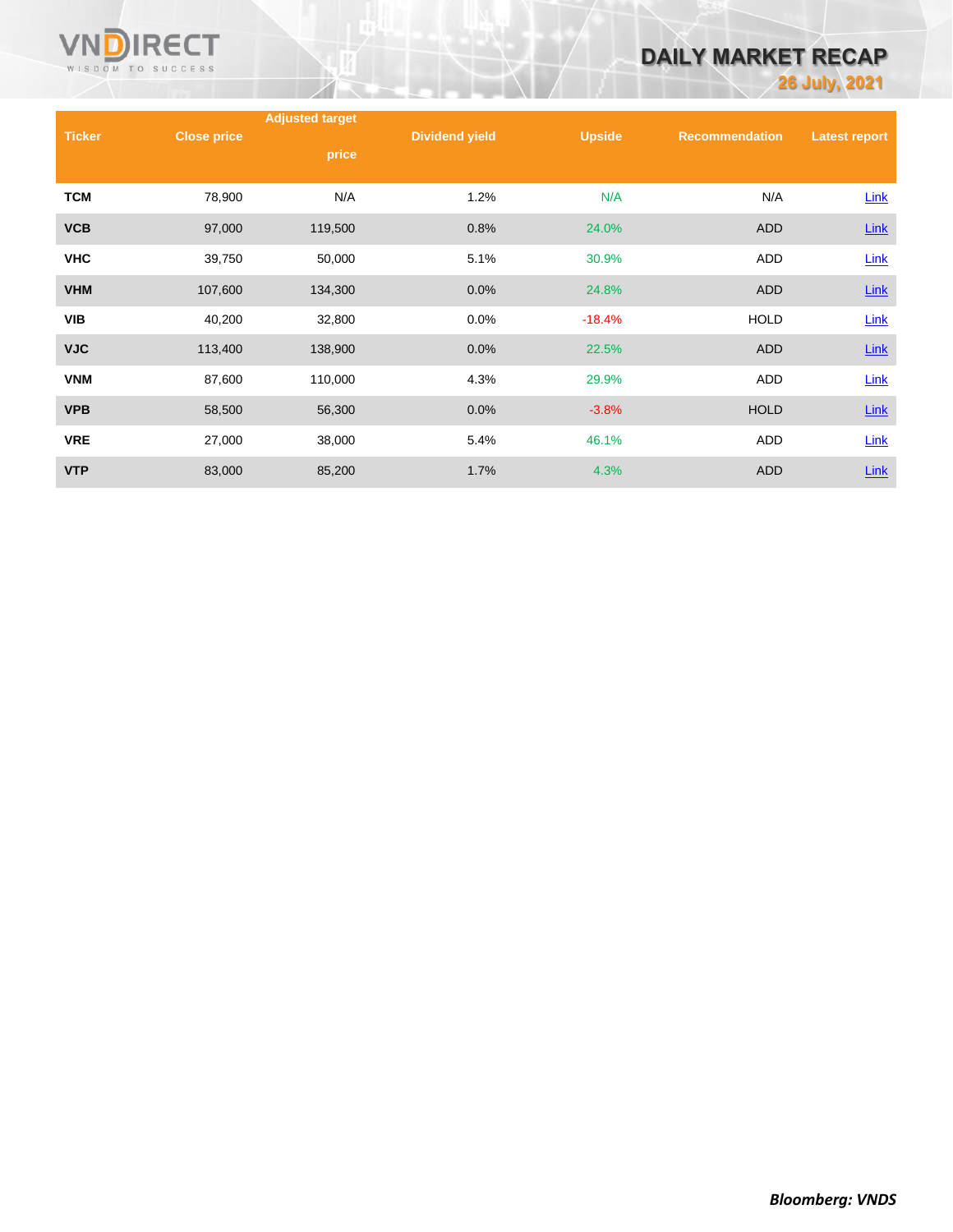# **MARKET MOVEMENTS**

WISDOM TO SUCCESS

**RECT** 

**VN** 

| <b>HOSE</b>        |              |       |      |         |              |  |  |  |  |
|--------------------|--------------|-------|------|---------|--------------|--|--|--|--|
| <b>Top gainers</b> |              |       |      |         | <b>VND</b>   |  |  |  |  |
| <b>Ticker</b>      | Last         | Chg   | %chg | Vol.    | <b>Index</b> |  |  |  |  |
|                    | <b>Price</b> |       |      |         | impact       |  |  |  |  |
| <b>PTL</b>         | 6,420        | 420   | 7.00 | 113,100 | 0.011        |  |  |  |  |
| PGI                | 23,800       | 1,550 | 6.97 | 58,700  | 0.037        |  |  |  |  |
| <b>CMG</b>         | 38,400       | 2,500 | 6.96 | 255,100 | 0.068        |  |  |  |  |
| <b>FRT</b>         | 36,150       | 2,350 | 6.95 | 5.47MLN | 0.050        |  |  |  |  |
| MDG                | 13,100       | 850   | 6.94 | 300     | 0.002        |  |  |  |  |

|                                  | <b>HOSE</b>  |       |      |         |              |                 |                                  | <b>HNX</b> |       |         |              |  |
|----------------------------------|--------------|-------|------|---------|--------------|-----------------|----------------------------------|------------|-------|---------|--------------|--|
| <b>VND</b><br><b>Top gainers</b> |              |       |      |         |              |                 | <b>VND</b><br><b>Top gainers</b> |            |       |         |              |  |
| Ticker                           | Last         | Chg   | %chg | Vol.    | <b>Index</b> | Ticker          | Last                             | Chg        | %chg  | Vol.    | <b>Index</b> |  |
|                                  | <b>Price</b> |       |      |         | impact       |                 | <b>Price</b>                     |            |       |         | impact       |  |
| PTL                              | 6,420        | 420   | 7.00 | 113,100 | 0.011        | LM7             | 4,400                            | 400        | 10.00 | 6,300   | 0.001        |  |
| PGI                              | 23,800       | 1,550 | 6.97 | 58,700  | 0.037        | <b>VNT</b>      | 50,700                           | 4,600      | 9.98  | 100     | 0.011        |  |
| <b>CMG</b>                       | 38,400       | 2,500 | 6.96 | 255.100 | 0.068        | VC <sub>3</sub> | 21,000                           | 1,900      | 9.95  | 197,400 | 0.159        |  |
| <b>FRT</b>                       | 36,150       | 2,350 | 6.95 | 5.47MLN | 0.050        | <b>KHS</b>      | 22,200                           | 2,000      | 9.90  | 2,000   | 0.013        |  |
| MDG                              | 13,100       | 850   | 6.94 | 300     | 0.002        | <b>NFC</b>      | 11,400                           | 1,000      | 9.62  | 1,000   | 0.006        |  |

| <b>Top losers</b> |              |          |         |         | <b>VND</b>   |
|-------------------|--------------|----------|---------|---------|--------------|
| <b>Ticker</b>     | Last         | Cha      | %chg    | Vol.    | <b>Index</b> |
|                   | <b>Price</b> |          |         |         | impact       |
| <b>HAS</b>        | 12,000       | -850     | $-6.70$ | 10,800  | $-0.002$     |
| TVT               | 22,500       | $-1,500$ | $-6.50$ | 5,600   | $-0.009$     |
| HU3               | 7.600        | -500     | $-7.00$ | 7.000   | $-0.001$     |
| CCI               | 18,000       | $-1,050$ | $-7.00$ | 3,600   | $-0.005$     |
| ITD               | 16,400       | -950     | $-6.20$ | 353,800 | $-0.005$     |

| <b>Top losers</b> |                      |          |         |         | VND                    | <b>Top losers</b> |                      |          |         |         | <b>VND</b>             |
|-------------------|----------------------|----------|---------|---------|------------------------|-------------------|----------------------|----------|---------|---------|------------------------|
| Ticker            | Last<br><b>Price</b> | Chg      | $%$ chg | Vol.    | <b>Index</b><br>impact | Ticker            | Last<br><b>Price</b> | Chg      | $%$ chg | Vol.    | <b>Index</b><br>impact |
| <b>HAS</b>        |                      |          |         |         |                        |                   |                      |          |         |         |                        |
|                   | 12,000               | $-850$   | $-6.70$ | 10,800  | $-0.002$               | <b>KHG</b>        | 17,200               | $-1,900$ | $-9.95$ | 83.400  | $-0.137$               |
| TVТ               | 22,500               | $-1,500$ | $-6.50$ | 5,600   | $-0.009$               | <b>PIC</b>        | 10,200               | $-1,100$ | $-9.73$ | 200     | $-0.010$               |
| HU <sub>3</sub>   | 7.600                | $-500$   | $-7.00$ | 7,000   | $-0.001$               | L35               | 4.700                | $-500$   | $-9.62$ | 6.500   | $-0.001$               |
| CCI               | 18,000               | $-1,050$ | $-7.00$ | 3,600   | $-0.005$               | DL <sub>1</sub>   | 6,700                | $-700$   | $-9.46$ | 500,700 | $-0.044$               |
| ITD               | 16,400               | $-950$   | $-6.20$ | 353,800 | $-0.005$               | <b>VMS</b>        | 9,800                | $-1,000$ | $-9.26$ | 4,100   | $-0.006$               |
|                   |                      |          |         |         |                        |                   |                      |          |         |         |                        |

| <b>Top index movers</b> |              |       |         | <b>VND</b> |              |
|-------------------------|--------------|-------|---------|------------|--------------|
| <b>Ticker</b>           | Last         | Chg   | $%$ chg | Vol.       | <b>Index</b> |
|                         | <b>Price</b> |       |         |            | impact       |
| VHM                     | 109,600      | 2,000 | 1.86    | 2.75MLN    | 1.809        |
| <b>NVL</b>              | 107,500      | 4,500 | 4.37    | 3.54MLN    | 1.784        |
| <b>GVR</b>              | 32,500       | 1,500 | 4.84    | 5.02MLN    | 1.621        |
| <b>FPT</b>              | 93,700       | 3,200 | 3.54    | 5.77MLN    | 0.784        |
| <b>VNM</b>              | 88,900       | 1,300 | 1.48    | 2.79MLN    | 0.734        |

| <b>VND</b><br><b>Top index movers</b> |              |       |         |         |              | Top index movers |              |       |         |         | <b>VND</b>   |
|---------------------------------------|--------------|-------|---------|---------|--------------|------------------|--------------|-------|---------|---------|--------------|
| Ticker                                | Last         | Chg   | $%$ chg | Vol.    | <b>Index</b> | Ticker           | Last         | Chg   | $%$ chg | Vol.    | <b>Index</b> |
|                                       | <b>Price</b> |       |         |         | impact       |                  | <b>Price</b> |       |         |         | impact       |
| VHM                                   | 109.600      | 2.000 | 1.86    | 2.75MLN | 1.809        | THD              | 206,500      | 600   | 0.29    | 522,000 | 0.216        |
| NVL                                   | 107,500      | 4.500 | 4.37    | 3.54MLN | 1.784        | <b>NVB</b>       | 17,400       | 300   | 1.75    | 3.01MLN | 0.169        |
| <b>GVR</b>                            | 32,500       | 1.500 | 4.84    | 5.02MLN | 1.621        | VC3              | 21,000       | 1.900 | 9.95    | 197.400 | 0.159        |
| <b>FPT</b>                            | 93,700       | 3.200 | 3.54    | 5.77MLN | 0.784        | <b>SHN</b>       | 16.700       | 900   | 5.70    | 156,400 | 0.144        |
| VNM                                   | 88,900       | 1,300 | .48     | 2.79MLN | 0.734        | <b>PVS</b>       | 23,600       | 400   | 1.72    | 6.28MLN | 0.131        |

| <b>Top index laggers</b> |              |          |         |          |              |  |  |  |  |  |
|--------------------------|--------------|----------|---------|----------|--------------|--|--|--|--|--|
| <b>Ticker</b>            | Last         | Cha      | $%$ chg | Vol.     | <b>Index</b> |  |  |  |  |  |
|                          | <b>Price</b> |          |         |          | impact       |  |  |  |  |  |
| VPB                      | 56,700       | $-1,800$ | $-3.08$ | 9.34MLN  | $-1.194$     |  |  |  |  |  |
| <b>VCB</b>               | 96,000       | $-1,000$ | $-1.03$ | 1.26MLN  | $-1.002$     |  |  |  |  |  |
| VIB                      | 38,550       | $-1,650$ | $-4.10$ | 1.71MLN  | $-0.671$     |  |  |  |  |  |
| TCB                      | 49,000       | $-500$   | $-1.01$ | 14.42MLN | $-0.473$     |  |  |  |  |  |
| <b>MBB</b>               | 27,200       | -550     | -1.98   | 16.00MLN | $-0.416$     |  |  |  |  |  |

| VND<br><b>Top index laggers</b> |                      |          |         |          |                        | Top index laggers |                      |          |         |         |        |
|---------------------------------|----------------------|----------|---------|----------|------------------------|-------------------|----------------------|----------|---------|---------|--------|
| Ticker                          | Last<br><b>Price</b> | Chg      | $%$ chg | Vol.     | <b>Index</b><br>impact | Ticker            | Last<br><b>Price</b> | Chg      | $%$ chg | Vol.    | impact |
| VPB                             | 56.700               | $-1.800$ | $-3.08$ | 9.34MLN  | $-1.194$               | <b>DXS</b>        | 27,500               | $-1.000$ | $-3.51$ | 478.600 |        |
| <b>VCB</b>                      | 96,000               | $-1.000$ | $-1.03$ | 1.26MLN  | $-1.002$               | <b>KHG</b>        | 17,200               | $-1,900$ | $-9.95$ | 83,400  |        |
| VIB                             | 38.550               | $-1.650$ | $-4.10$ | 1.71MLN  | $-0.671$               | <b>MBS</b>        | 27,200               | $-1.100$ | $-3.89$ | 3.82MLN |        |
| <b>TCB</b>                      | 49,000               | $-500$   | $-1.01$ | 14.42MLN | $-0.473$               | <b>TVC</b>        | 13,500               | $-700$   | $-4.93$ | 799,900 |        |
| MBB                             | 27,200               | $-550$   | -1.98   | 16.00MLN | $-0.416$               | DL1               | 6.700                | $-700$   | -9.46   | 500.700 |        |

| <b>Top liquidity</b> |              |          |         |         | <b>VND</b>   | <b>Top liquidity</b> |              |       |      |         | <b>VND</b>   |
|----------------------|--------------|----------|---------|---------|--------------|----------------------|--------------|-------|------|---------|--------------|
| <b>Ticker</b>        | Last         | Chg      | %chg    | Val.    | <b>Index</b> | Ticker               | Last         | Chg   | %chg | Val.    | <b>Index</b> |
|                      | <b>Price</b> |          |         | (VNDbn) | impact       |                      | <b>Price</b> |       |      | (VNDbn) | impact       |
| <b>HPG</b>           | 45,600       | $-200$   | $-0.44$ | 1,065   | $-0.242$     | VND                  | 41,900       | 200   | 0.48 | 248     | 0.091        |
| <b>TCB</b>           | 49,000       | $-500$   | $-1.01$ | 708     | $-0.473$     | <b>SHB</b>           | 26,400       | 0     | 0.00 | 203     | 0.000        |
| VPB                  | 57,000       | $-1,800$ | $-3.08$ | 535     | $-1.194$     | <b>PVS</b>           | 23,600       | 400   | 1.72 | 147     | 0.131        |
| <b>FPT</b>           | 93,700       | 3,200    | 3.54    | 532     | 0.784        | VCS                  | 118,200      | 2,400 | 2.07 | 112     | 0.105        |
| SSI                  | 50,800       | 200      | 0.40    | 491     | 0.036        | THD                  | 206,500      | 600   | 0.29 | 108     | 0.216        |

*Bloomberg: VNDS Source: Bloomberg*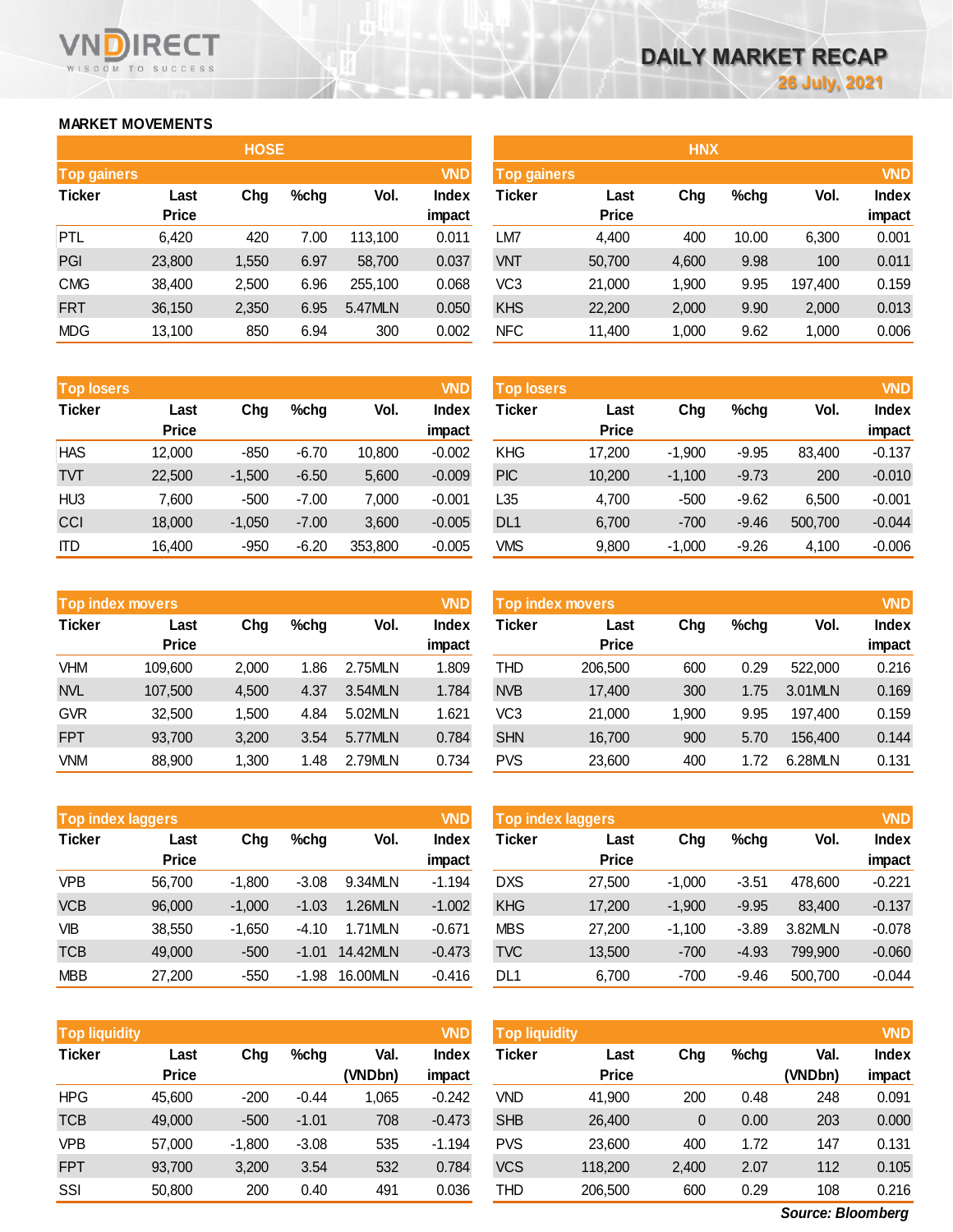

# **FOREIGN ACTIVITIES**

| <b>Volume (Mn'shs)</b> | <b>HOSE</b> |       | HNX Value (VND'bn)    | <b>HOSE</b> | <b>HNX</b> |
|------------------------|-------------|-------|-----------------------|-------------|------------|
| <b>BUY</b>             | 26.0        | 0.5   | <b>BUY</b>            | 1,288.4     | 9.8        |
| % of market            | 5.3%        | 0.7%  | % of market           | 8.4%        | 0.6%       |
| <b>SELL</b>            | 29.1        | 0.6   | <b>SELL</b>           | 1,362.0     | 17.2       |
| % of market            | 5.9%        | 0.8%  | % of market           | 8.8%        | 1.0%       |
| <b>NET BUY (SELL)</b>  | (3.1)       | (0.1) | <b>NET BUY (SELL)</b> | (73.6)      | (7.4)      |

*Source: HSX, HNX*





HOSE HNX

| <b>YTD ACCUMULATION</b> |             |            |                       |             |                           |
|-------------------------|-------------|------------|-----------------------|-------------|---------------------------|
| <b>Volume (MIn'shs)</b> | <b>HOSE</b> | <b>HNX</b> | Value (VND'bn)        | <b>HOSE</b> | <b>HNX</b>                |
| <b>BUY</b>              | 4,502.7     | 168.2      | <b>BUY</b>            | 210,510.6   | 4,437.2                   |
| % of market             | 4.8%        | 0.8%       | % of market           | 8.0%        | 2.6%                      |
| <b>SELL</b>             | 5,386.6     | 227.5      | <b>SELL</b>           | 242,699.6   | 5,222.3                   |
| % of market             | 5.7%        | 1.1%       | % of market           | $9.2\%$     | 3.1%                      |
| <b>NET BUY (SELL)</b>   | (883.9)     | (59.3)     | <b>NET BUY (SELL)</b> | (32, 189.0) | (785.1)<br>$0.110M$ $\mu$ |

*Source: HSX, HNX*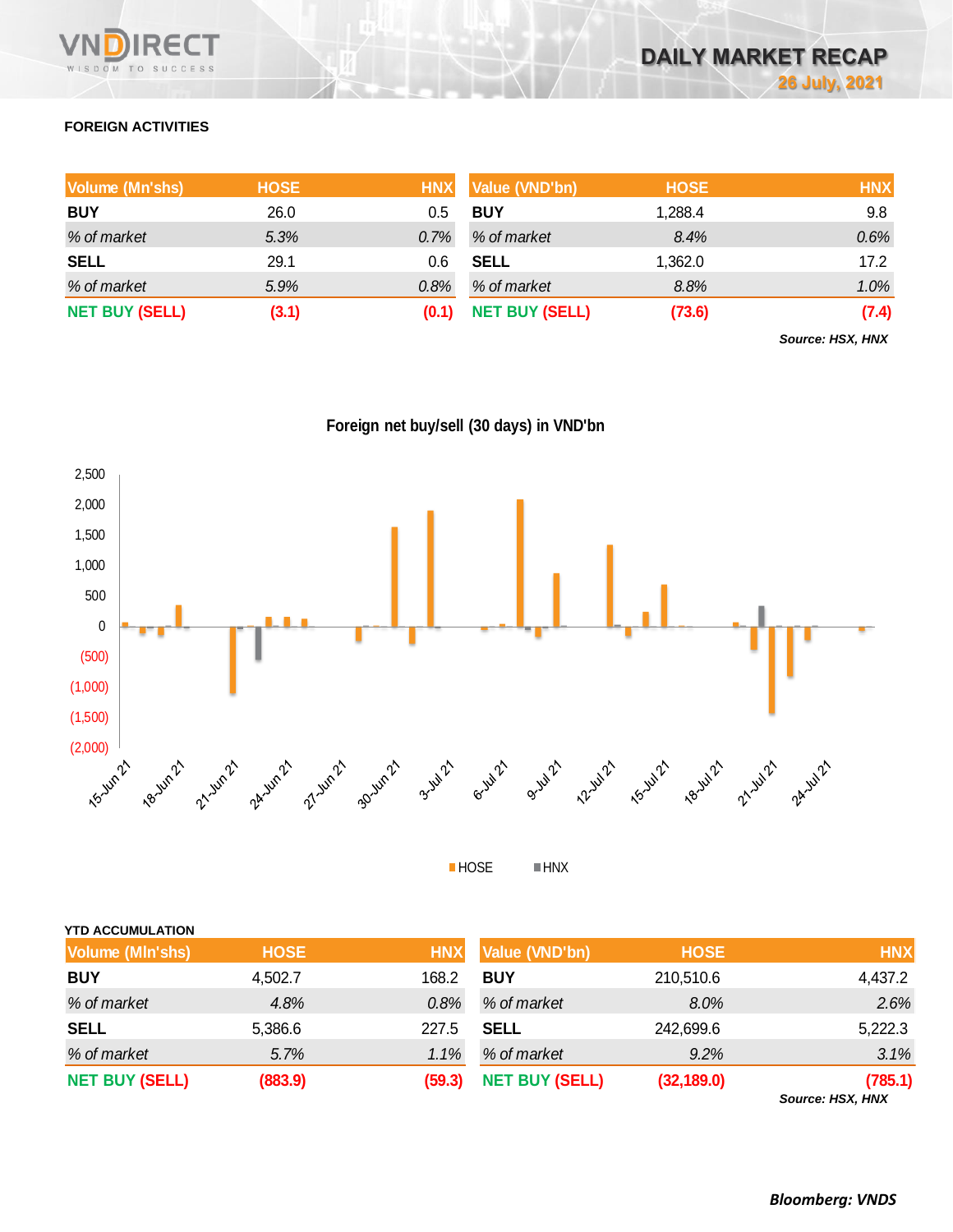# **TOP 60 MARKET CAP STOCKS SNAPSHOT ON HOSE**

WISDOM TO SUCCESS

| No. Ticker | <b>Price</b> |         | Price change (%) |         |         |                |               |      | Mkt. Cap Outs. Vol. Float ratio Avail. Fll Ave. daily vol. | P/E                      | P/B                       | <b>ROE</b> | <b>ROA</b> |
|------------|--------------|---------|------------------|---------|---------|----------------|---------------|------|------------------------------------------------------------|--------------------------|---------------------------|------------|------------|
|            | <b>VND</b>   | 1M      | 3M               | 6M      | US\$min | <b>MIn'shs</b> | $\frac{9}{6}$ |      | % (30 days-shs)                                            | $\mathbf{x}$             | $\boldsymbol{\mathsf{x}}$ | $\%$       | $\%$       |
| 1 VHM VM   | 109,600      | $-2.2$  | 10.0             | 11.8    | 15,667  | 3,290          | 23.4          | 26.8 | 4,285,107                                                  | 13.9                     | 4.0                       | 33.6       | 12.6       |
| 2 VCB VM   | 96,000       | $-14.7$ | $-2.6$           | $-4.9$  | 15,472  | 3,709          | 25.2          | 6.4  | 1,986,743                                                  | 16.8                     | 3.5                       | 22.8       | 1.7        |
| 3 VIC VM   | 104,200      | $-11.3$ | $-20.8$          | 2.7     | 15,316  | 3,382          | 25.0          | 34.2 | 2,135,620                                                  | 47.9                     | 4.4                       | 9.0        | 1.7        |
| 4 HPG VM   | 45,600       | $-10.1$ | 11.7             | 45.5    | 8,863   | 4,473          | 54.0          | 22.3 | 30,552,400                                                 | 11.2                     | 3.1                       | 31.3       | 14.7       |
| 5 VNM VM   | 88,900       | $-0.9$  | $-7.4$           | $-16.7$ | 8,074   | 2,090          | 35.2          | 44.9 | 3,269,063                                                  | 19.0                     | 5.9                       | 31.9       | 22.5       |
| 6 TCB VM   | 49,000       | $-5.0$  | 24.2             | 40.0    | 7,463   | 3,505          | 78.8          | 0.0  | 23,006,820                                                 | 10.6                     | 2.1                       | 21.5       | 3.6        |
| 7 GAS VM   | 88,300       | $-9.9$  | 8.3              | 6.0     | 7,344   | 1,914          | 4.2           | 46.2 | 1,007,843                                                  | 21.7                     | 3.6                       | 16.2       | 11.3       |
| 8 BID VM   | 40,000       | $-12.2$ | $-1.2$           | $-6.0$  | 6,991   | 4,022          | 19.0          | 13.3 | 3,292,253                                                  | 19.5                     | 2.0                       | 10.6       | 0.5        |
| 9 NVL VM   | 107,500      | $-9.7$  | 27.5             | 80.1    | 6,884   | 1,474          | 30.4          | 29.0 | 3,127,333                                                  | 34.8                     | 5.0                       | 15.3       | 3.4        |
| 10 CTG VM  | 32,150       | $-22.9$ | 4.5              | 20.3    | 6,714   | 4,806          | 35.5          | 5.5  | 21,399,120                                                 | 8.7                      | 1.7                       | 20.9       | 1.4        |
| 11 MSN VM  | 121,100      | 13.8    | 27.5             | 26.8    | 6,213   | 1,181          | 38.7          | 66.7 | 1,543,993                                                  | 94.5                     | 8.8                       | 5.1        | 1.4        |
| 12 VPB VM  | 56,700       | $-16.9$ | 7.0              | 67.5    | 6,048   | 2,455          | 70.0          | 0.0  | 19,672,870                                                 | 11.2                     | 2.3                       | 23.0       | 2.9        |
| 13 GVR VM  | 32,500       | $-7.0$  | 37.1             | 7.6     | 5,649   | 4,000          | 100.0         | 12.3 | 5,771,364                                                  | 29.8                     | 2.7                       | 9.2        | 5.6        |
| 14 MBB VM  | 27,200       | $-12.8$ | 24.1             | 43.4    | 4,466   | 3,778          | 65.8          | 1.4  | 27,389,620                                                 | 9.8                      | 1.9                       | 21.5       | 2.2        |
| 15 SAB VM  | 153,500      | $-10.7$ | $-9.7$           | $-19.2$ | 4,278   | 641            | 10.4          | 37.2 | 145,037                                                    | 20.3                     | 5.0                       | 26.7       | 19.3       |
| 16 ACB VM  | 32,700       | $-10.0$ | 22.7             | 47.0    | 3,839   | 2,702          | 79.9          | 0.0  | 9,590,477                                                  | 10.2                     | 2.3                       | 25.6       | 2.1        |
| 17 FPT VM  | 93,700       | 10.0    | 33.0             | 63.3    | 3,695   | 907            | 83.6          | 0.0  | 2,924,673                                                  | 22.8                     | 5.1                       | 23.6       | 9.4        |
| 18 MWG VM  | 160,300      | 11.6    | 12.5             | 21.4    | 3,311   | 475            | 64.5          | 0.0  | 956,660                                                    | 17.7                     | 4.4                       | 27.2       | 9.5        |
| 19 PLX VM  | 49,900       | $-11.7$ | $-0.1$           | $-5.1$  | 2,697   | 1,244          | 6.6           | 2.7  |                                                            | 17.1                     | 2.6                       | 16.8       |            |
|            |              |         |                  |         |         |                |               |      | 2,499,557                                                  |                          |                           |            | 5.9        |
| 20 VJC VM  | 114,000      | $-1.6$  | $-10.6$          | $-13.0$ | 2,683   | 542            | 51.0          | 11.7 | 621,210                                                    | 50.5                     | 4.1                       | 8.3        | 2.5        |
| 21 VRE VM  | 26,750       | $-15.3$ | $-14.1$          | $-27.7$ | 2,641   | 2,272          | 31.2          | 18.4 | 4,553,347                                                  | 22.8                     | 2.0                       | 9.3        | 7.0        |
| 22 VIB VM  | 38,550       | $-21.5$ | 0.3              | 63.1    | 2,602   | 1,553          | 68.2          | 0.1  | 1,864,783                                                  | 11.5                     | 3.1                       | 31.1       | 2.3        |
| 23 HDB VM  | 32,500       | $-7.9$  | 22.6             | 32.7    | 2,251   | 1,594          | 69.7          | 3.5  | 4,073,387                                                  | 10.5                     | 2.1                       | 22.3       | 1.8        |
| 24 STB VM  | 28,700       | $-2.7$  | 27.3             | 58.6    | 2,249   | 1,804          | 96.4          | 15.6 | 29,660,240                                                 | 19.2                     | 1.7                       | 9.4        | 0.6        |
| 25 SSB VM  | 36,400       | $-0.9$  | 48.2             | N/A     | 2,086   | 1,319          | 100.0         | 0.0  | 2,412,137                                                  | 22.2                     | 3.2                       | 15.8       | 1.2        |
| 26 PDR VM  | 90,500       | $-4.7$  | 22.0             | 100.4   | 1,914   | 487            | 37.4          | 45.1 | 4,110,470                                                  | 31.2                     | 7.9                       | 29.7       | 8.7        |
| 27 BCM VM  | 41,000       | $-24.9$ | $-26.8$          | $-29.2$ | 1,844   | 1,035          | 100.0         | 47.0 | 43,743                                                     | 20.0                     | 2.6                       | 13.7       | 4.7        |
| 28 BVH VM  | 50,600       | $-13.2$ | $-11.8$          | $-16.4$ | 1,632   | 742            | 31.9          | 22.2 | 1,334,367                                                  | 19.9                     | 1.8                       | 9.5        | 1.4        |
| 29 TPB VM  | 32,900       | $-8.4$  | 21.2             | 23.2    | 1,532   | 1,072          | 56.0          | 0.0  | 4,983,057                                                  | 7.8                      | 1.7                       | 24.7       | 2.0        |
| 30 HVN VM  | 24,050       | $-11.7$ | $-16.5$          | $-14.4$ | 1,482   | 1,418          | 3.9           | 20.8 | 708,970                                                    | N/A                      | 23.7                      | $-155.4$   | $-20.1$    |
| 31 SSI VM  | 50,800       | $-5.4$  | 60.3             | 58.8    | 1,446   | 655            | 85.4          | 51.3 | 13,625,230                                                 | 18.3                     | 2.9                       | 16.2       | 5.1        |
| 32 MSB VM  | 28,100       | $-0.9$  | 29.5             | 58.2    | 1,435   | 1,175          | 99.7          | 0.4  | 10,675,250                                                 | 11.5                     | 1.8                       | N/A        | N/A        |
| 33 EIB VM  | 26,000       | $-11.1$ | $-0.6$           | 38.3    | 1,389   | 1,229          | 94.0          | 0.2  | 540,650                                                    | 36.5                     | 1.9                       | 5.3        | 0.6        |
| 34 OCB VM  | 28,350       | $-5.8$  | 26.0             | N/A     | 1,350   | 1,096          | 77.4          | 0.0  | 4, 121, 617                                                | N/A                      | 1.6                       | N/A        | N/A        |
| 35 LPB VM  | 22,900       | $-13.1$ | 23.9             | 85.2    | 1,198   | 1,204          | 84.5          | 1.7  | 9,474,003                                                  | 10.3                     | 1.8                       | 18.6       | 1.1        |
| 36 POW VM  | 10,500       | $-13.6$ | $-13.2$          | $-22.2$ | 1,069   | 2,342          | 87.9          | 46.0 | 9,820,773                                                  | 10.1                     | 0.9                       | 8.6        | 4.2        |
| 37 KDH VM  | 39,150       | 5.5     | 24.8             | 23.8    | 1,060   | 623            | 83.4          | 16.8 | 3,121,663                                                  | 20.1                     | 2.9                       | 14.9       | 8.9        |
| 38 VCG VM  | 44,700       | $-1.4$  | 1.5              | 1.7     | 935     | 481            | 42.2          | 47.7 | 398,144                                                    | 11.2                     | 2.9                       | 27.7       | 9.6        |
| 39 PNJ VM  | 90,700       | $-6.9$  | $-4.5$           | 6.7     | 896     | 227            | 80.9          | 0.0  | 628,473                                                    | 15.6                     | 3.6                       | 21.0       | 14.2       |
| 40 GEX VM  | 21,550       | 0.5     | 4.7              | 25.7    | 732     | 781            | 50.6          | 36.7 | 5,825,204                                                  | 12.8                     | 1.8                       | 14.8       | 3.8        |
| 41 HSG VM  | 34,400       | $-16.7$ | 25.3             | 50.5    | 731     | 489            | 68.4          | 38.7 | 12, 124, 430                                               | 7.0                      | 2.1                       | 35.0       | 12.5       |
| 42 DGC VM  | 96,500       | 19.1    | 62.0             | 111.8   | 717     | 171            | 62.1          | 42.9 | 1,348,823                                                  | 16.4                     | 3.7                       | 24.7       | 18.0       |
| 43 REE VM  | 52,000       | $-8.0$  | 1.4              | $-2.6$  | 698     | 309            | 55.0          | 0.0  | 640,230                                                    | 9.0                      | 1.4                       | 16.3       | 8.8        |
| 44 VCI VM  | 46,000       | $-13.5$ | 50.8             | 62.5    | 666     | 333            | 75.7          | 79.2 | 3,892,343                                                  | 13.3                     | 2.9                       | 25.4       | 12.6       |
| 45 KBC VM  | 32,500       | $-16.7$ | $-13.3$          | $-23.6$ | 663     | 470            | 64.9          | 29.5 | 10,898,310                                                 | 19.8                     | 1.5                       | 7.8        | 3.5        |
| 46 KDC VM  | 61,200       | 1.2     | 18.6             | 44.3    | 608     | 229            | 53.8          | 78.4 | 1,705,143                                                  | 31.2                     | 2.4                       | 7.6        | 3.4        |
| 47 HCM VM  | 44,700       | $-7.5$  | 48.5             | 50.0    | 593     | 305            | 39.5          | 1.3  | 6,259,200                                                  | 15.4                     | 2.8                       | 19.4       | 7.9        |
| 48 GMD VM  | 44,800       | 5.0     | 35.8             | 39.1    | 587     | 301            | 80.5          | 7.2  | 2,719,757                                                  | 36.0                     | 2.2                       | 6.2        | 4.0        |
| 49 VGC VM  | 29,750       | $-0.8$  | $-10.9$          | $-4.0$  | 580     | 448            | 10.8          | 43.3 | 233,453                                                    | 18.5                     | 2.0                       | 10.9       | 3.4        |
| 50 DHG VM  | 94,900       | $-0.7$  | $-5.1$           | $-7.0$  | 539     | 131            | 5.2           | 45.4 | 17,827                                                     | 16.5                     | 3.6                       | 22.8       | 17.7       |
| 51 NLG VM  | 42,050       | 9.2     | 20.1             | 24.0    | 521     | 285            | 53.6          | 4.2  | 2,378,210                                                  | 10.7                     | 1.9                       | 17.5       | 6.7        |
| 52 BHN VM  | 50,900       | $-22.6$ | $-24.1$          | $-36.4$ | 513     | 232            | 0.9           | 31.6 | 9,000                                                      | 15.1                     | 2.6                       | 17.5       | 11.8       |
| 53 SBT VM  | 18,500       | $-11.5$ | $-10.0$          | $-12.7$ | 496     | 617            | 25.3          | 91.1 | 4,011,783                                                  | 16.4                     | 1.4                       | 8.7        | 3.6        |
| 54 DXG VM  | 21,100       | $-12.6$ | $-6.4$           | $-4.1$  | 475     | 518            | 80.9          | 20.3 | 7,587,757                                                  | N/A                      | 1.6                       | $-0.5$     | $-0.1$     |
| 55 LGC VM  | 53,400       | -4.3    | $-15.0$          | $-24.7$ | 448     | 193            | 0.2           | 4.0  | 593                                                        | 30.3                     | 3.2                       | 10.9       | 2.9        |
| 56 DIG VM  | 24,650       | $-3.7$  | 7.6              | 2.3     | 439     | 410            | 37.5          | 46.5 | 4,837,080                                                  | 13.2                     | 2.1                       | 17.2       | 7.5        |
| 57 DCM VM  | 18,950       | $-6.2$  | 22.3             | 36.3    | 436     | 529            | 24.4          | 46.6 | 3,775,277                                                  | 16.9                     | 1.6                       | 9.4        | 7.7        |
| 58 DPM VM  | 22,950       | 1.1     | 23.4             | 30.4    | 390     | 391            | 32.1          | 35.0 | 2,380,823                                                  | 11.9                     | 1.1                       | 9.4        | 6.7        |
| 59 HNG VM  | 8,080        | $-26.9$ | $-29.7$          | $-36.4$ | 389     | 1,109          | 24.5          | 47.2 | 11,681,530                                                 | 344.1                    | 1.0                       | 0.3        | 0.1        |
| 60 HDG VM  | 54,100       | 26.0    | 40.2             | 27.6    | 385     | 164            | 42.4          | 38.1 | 1,957,557                                                  | 7.6                      | 2.5                       | 37.7       | 7.9        |
|            |              |         |                  |         |         |                |               |      |                                                            | <b>Source: Bloomberg</b> |                           | 26 Jul     |            |